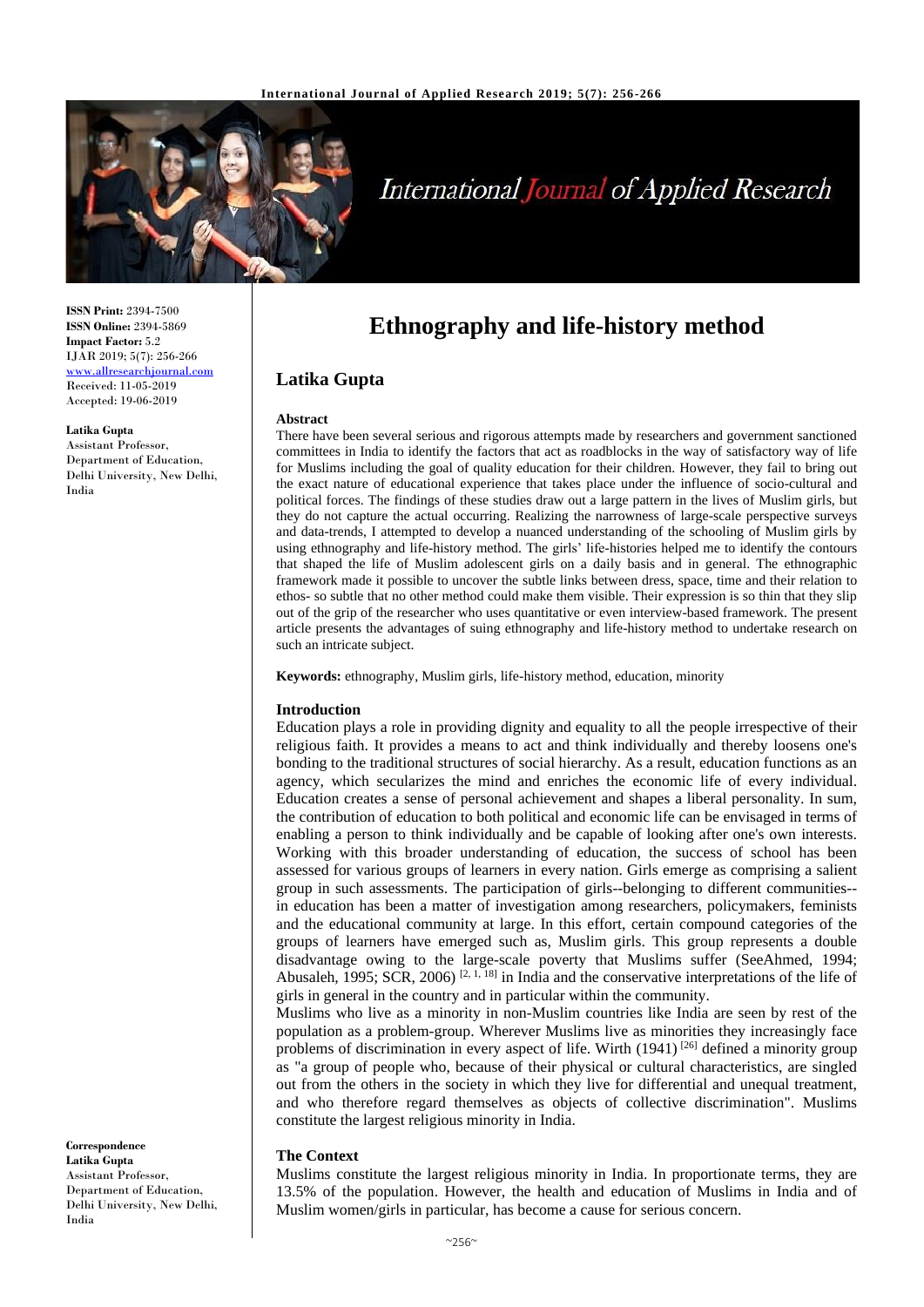Muslims are often at the margins of socioeconomic and political structures. The Indian Constitution makes special provisions for religious and linguistic minority groups. It allows them to establish and administer educational institutions in order to preserve their language and culture and prohibits the state from any kind of discrimination against such educational institutions in granting aid. There are several schools being run by different organizations for Muslim children under this Constitutional provision. In continuation to this, the New Education Policy (1986) recognized that Muslims constituted the educationally deprived group and resolved to pay greater attention to their education in the interest of equality and social justice. However, the reality is that the participation of Muslim children in different levels of education is low and their girls' is lowest among all the communities. Additionally, there is a widely prevalent stereotype about Muslims do not prefer to send their children, especially girls to school. They are more concerned about religious education and therefore are inclined to send them to madrasas. The schools run under the Constitutional provisions are government-aided schools and provide religious as well as modern education to its students. This means that such schools are run by religious groups but funded by the government. These schools officially follow the curriculum prepared by the National Council for Educational Research and Training (NCERT) and use all its textbooks. The medium of instruction for all subjects is Urdu while Hindi and English are studied as extra languages. In most cases, the government-aided schools for Muslims are separate for boys and girls and enjoy great popularity among people.

I got access to Muslim girls through one such governmentaided school situated in a neighbourhood of Delhi where Hindus and Muslims have traditionally existed together. In this article, the school will be referred to as Muslim Girls School (MGS). I decided to study the role of ethos and institutions in the life of adolescent Muslim girls to be able to capture the daily details of their educational experience. The school is run by a charity organization as all government-aided schools are and gets financial assistance from the state. It provides free education to Muslim girls in Urdu medium. There are two noteworthy aspects that need to be discussed here about the schooling of Muslim girls. The first aspect is about the school's gendered perspective on the education of girls which derives from the community's religious and cultural norms in which the chief role of a girl is believed to be in the family. According to the 33rd annual report of the school, "an educated woman is like a blessing for the entire family because she can serve her roles of wife and mother better" (MGS, 2009, p.9) [15]. MGS is not alone in upholding such a gendered view on the education of Muslim girls. Most girls' schools run by charity and religious organizations treat education as instrumental to ensure the family's well-being.

The other noteworthy aspect about the schooling of Muslim girlshas to do with the use of Urdu as a medium of instruction in their schools. The State supports Urdu medium schools under the Constitutional obligation to provide freedom to religious and linguistic minorities to preserve and script and language. Muslims fall in this category. The State's support to the Urdu language has less academic reasons related to children's education and is more of a political support. Urdu has acquired the status of an identity issue for Muslims because of a very complex

political history of India during and after British colonization. Since independence, successive governments have supported Urdu as a language of Muslims with the goal of keeping them happy. In the state's educational apparatus, Urdu is a marginalized language and those educated in Urdu medium schools face great difficulties in higher education and employment opportunities. According to Shaban (2015) [19], in such a scenario, the most an Urdu educated student can expect is the job of a teacher in Urdu schools and/or in madrasas. The learning space for Muslim children and girls in particular is an isolated space, which is managed by their community solely. They are taught only by Muslim women at school. The packaging of their schooling is organized in a tight frame of their community.

#### **Existing research on education of Muslim girls**

There have been several serious and rigorous attempts made by researchers and government sanctioned committees in India to identify the factors that act as roadblocks in the way of satisfactory way of life for Muslims including the goal of quality education for their children. One stream under such attempts is of large-scale quantitative studies that draw out patterns to describe and analyze the experiences of Muslim girls. (See, Hasan and Menon 2004; SCR, 2006; MWCD, 2007; NUEPA, 2005- 2010; Shaban, 2016) [12, 18, 16, 17] The focus of such studies has been to determine the actual status of Muslim girls' education and the shaping influence of community, class, language and religion on it. The major areas covered in such studies are socio-economic status of the household, educational opportunities, work, political participation and decision-making, and access to the sources of information. Hasan Menon (2004)<sup>[12]</sup> found in their study that approximately 60% of Muslim women had never been to school. They were illiterate. The Muslim women living in northern part of India were more likely to be illiterate than their counterparts in south. The other finding was that the literacy rate of rural women was the lowest among Muslims. The study found considerable difference in the enrollment rate of Hindu and Muslim girls, the latter being 40.6%. The poor educational indicators of Muslim girls were found to be linked with the economic status of the household. Only 16.1% of the interviewed girls from poor households were going to school and in total, less than 17% of Muslim girls completed the minimum eight years of schooling. An important insight drawn from this study was that the chances of formal education for Muslim girls are shaped by the parent's anxiety to find a suitable groom. Parents do not encourage girls' education as they fear that no boy will agree to marry a girl who is more educated than himself. It was concluded that the community's overall low participation in occupational opportunities is an important factor behind early marriage of girls and their low levels of literacy.

In 2006, a high-level committee was appointed by the Prime Minister of India to inquire into the social, economic and educational status of Indian Muslims. The major focus of the committee was on equity-related concerns including education. The report of the committee—also known as Sachar Committee Report (SCR)—placed them in the larger context of the lives of Indian Muslims which was characterized by issues of security and identity. SCR defined the context of Indian Muslims in terms of following issues: an anti-nationalist image, insecurity arising out of communal violence, with an extended threat perceived by Muslim women, increasing poverty and widespread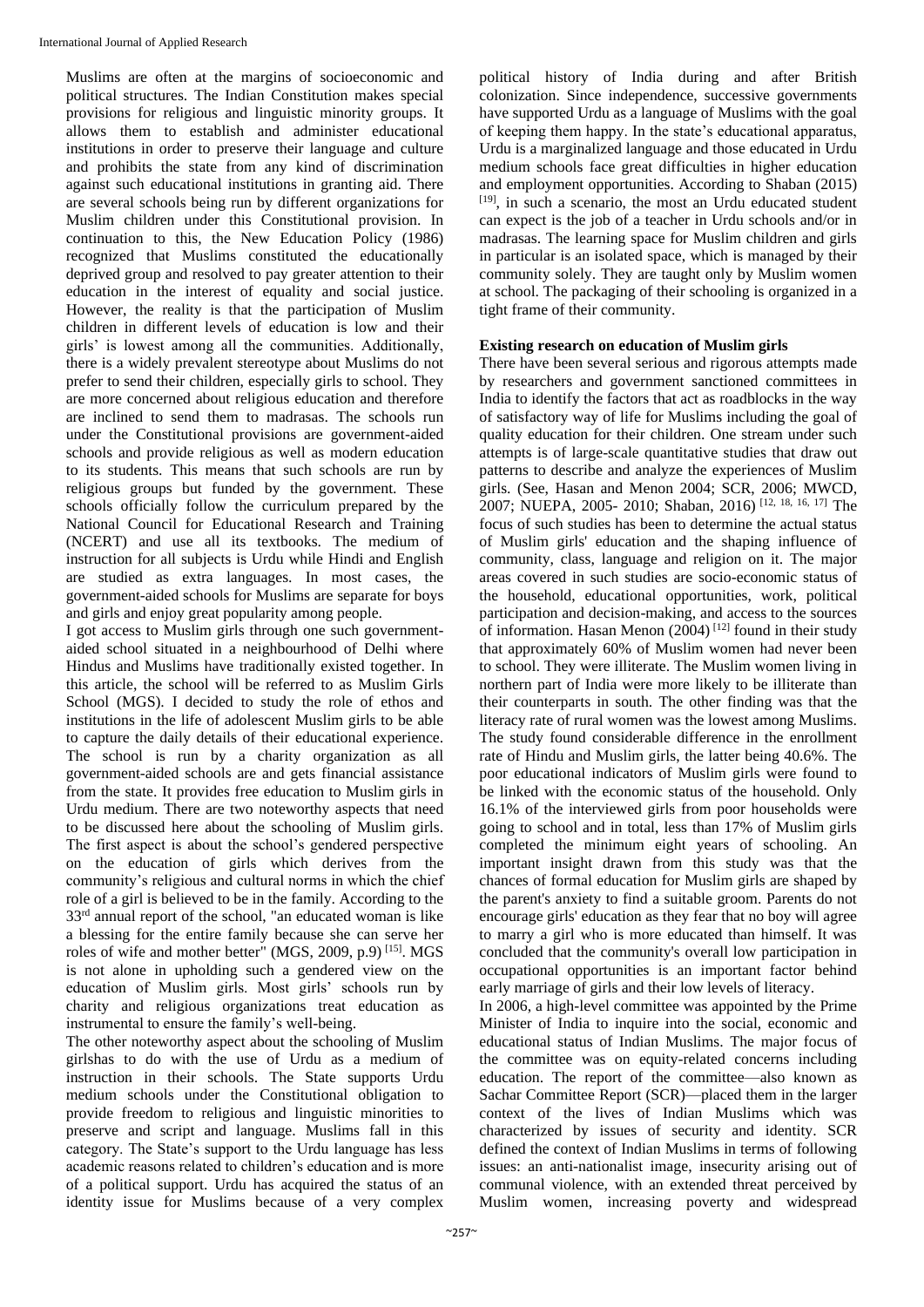discrimination in all sectors of public life leading to a sense of alienation. In such a socio-political scenario, the literacy rate among Muslims was found to be far below national average and the difference is greater for women. The revealing factor was that the literacy rates among Muslims were not increasing fast enough to converge with the national trends. The percentage of children who never enrolled in a school was highest among Muslims. The completion levels of primary and higher-secondary education were also lowest for Muslim children. This resulted in a deficit in higher education where participation of Muslims was the lowest among all other religious communities. The probability of Muslims completing graduation was lower than for all socio-religious groups. The chances of Muslims girls doing the same were even lower.

A nationwide study undertaken by the Ministry of Women and Child Development, Government of India (MWCD) (2007) [16] , had analyzed the literacy and educational status of Muslim girls and women in the country and the sociocultural and systemic factors that hinder their educational participation. The study found out the reasons behind consistent low literacy rate among Muslim girls and high drop-out rate. The national literacy figures, as available from the several rounds of Census data, showed that Muslims fare below the national average. By quoting, several existing studies, the report brought out the reality of Muslim girls' education which was characterized by poor infrastructure, lack of women teachers, separate Urdu medium schools where only girls can study. An important finding of the study was that while all teachers and parents believed in the importance of girls' education the emphasis on religious education was inevitable. Most parents favored the idea of girls' education but only till the age of puberty and in all girls' school. Poverty restricted several of them from sending their daughters to school despite their desire to do so. "Parents wanted secular education for 'routine requirements' and religious education for 'religious merit'". (p302) The study drew links between educational backwardness and the socio-economic status of the community.

The study of a cross-section of longitudinal data collected by NUEPA from 2005-2010<sup>[17]</sup> brought up a striking pattern in the drop-out rates of Muslim girls in Delhi. Popularly known as DISE data, it is collected by an apex body called NUEPA<sup>[i]</sup> (National University of Educational Planning and Administration). The enrollment and retention data reveled that there was consistent drop-out at the upper primary level among Muslim girls from 2006 to 2010 at 43% and above (NUEPA, 2010) [17] . Shaban (2016) conducted a large-scale survey in the state of Maharashtra. He found that the dropout rate of Muslim girls is higher than that of the girls from other communities even in Urdu medium schools. His main finding was that more than 71% girls did not have any specific aspiration for themselves despite surviving in the school system for a substantial duration. He concluded that the socio-economic marginality of Muslim community is the main reason for the dropout which coupled with poor quality of education affects the aspirations among students especially, girls.

A careful assessment of the above-described studies and reports reveals that they fail to bring out the exact nature of educational experience that takes place under the influence of socio-cultural and political forces. How do these factors

intersect with the everyday nuances of the Muslim girls' negotiation with formal structures of knowledge? The above studies and several other large-scale attempts bring out the data about lower completion rates of Muslim girls in schools. They also help to list the factors that may prove helpful in achieving the goal of education. The findings of these studies draw out a large pattern in the lives of Muslim girls, but they do not capture the actual occurring. These studies did not manage to capture the richness, complexity, and depth of factors that interplay with the educational experiences of Muslim girls. The studies remained limited to larger factors primarily to do with the availability of schools, appropriate medium of instruction and the teachers. They are unable to pay appropriate attention to the levels of meaning, nuances in language, or lived values of Muslim girls who manage to study in schools where teachers and Urdu as a medium of instruction are available. The largescale quantitative studies as well as case profiles of schools are unable to situate the education in the girls' social, institutional, and relational contexts.

Can a quantitative framework provide an adequate picture of thoughts, attitudes, worries and struggles of young girls and their families? The conclusions of such studies indicate that they cannot penetrate the mind to access values such as purpose of the life and value-related issues in all their richness and complexity. Such studies obscure the hidden curriculum, that is, the ways that socio-cultural values are tacitly transmitted and learned implicitly through language, expectations of the teachers, the norms upheld by school, and the various social relationships of that school with the community. The educational experience is shaped not only by formal classes on school subjects, but also by "the community's and family's interface with the school. Large scale studies do not uncover the qualities of a value-driven life of Muslim girls in which the source of knowledge is tradition and religion. What are the attitudes, experiences, processes, and relations that enhance of hinder educational achievement and related aspirations? What are the requirements of a meaningful and enabling education for minority girls? These questions are not likely to show up in a framework that reduces education to a state scheme or agenda which must be fulfilled and reflected in numbers.

#### **Uncovering the relation between identity and education**

Realizing the narrowness of large-scale perspective surveys and data-trends, I attempted to develop a nuanced understanding of the schooling of Muslim girls. In my study, I examined how religious and gender identities combine to create a social force in the context of Muslim girls, and to delineate the role of these identities in shaping their educational experiences and future aspirations. I tried to draw out the insights to appreciate what education can achieve in its role as an enabling mediator, a mediator between the responsibility of a modern state towards its citizens, on one hand, and culture on the other. Sociocultural processes create an ethos which acquires a relative stability at any given historical phase and is exclusive to that context. The ethos shapes all the social institutions including the school. The exclusivity of that context models the social character of the life lived by the members of a society. The modeling is such that each member learns to act the way the others do and feels adjusted to the larger ethos of the society by doing that. Fromm (1990)<sup>[7]</sup> asserted on the need to understand the specific contexts of human existence in order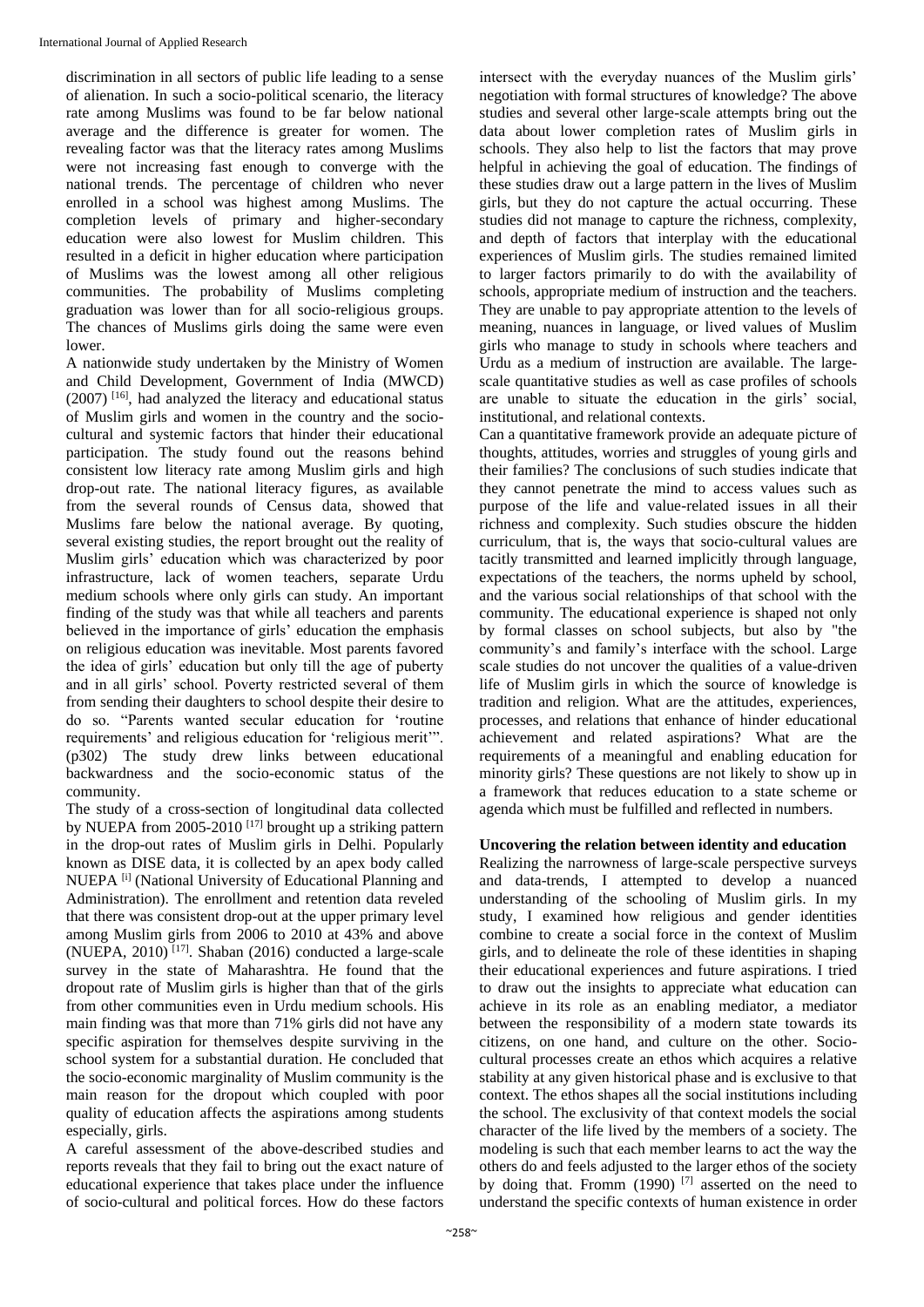to understand a community and the life of its members. My study focused on the multidimensional role of education in the milieux (Mills, 1959)  $[14]$  which are formed when religion and gender combine to make a socio-cultural force. I undertook a descriptive study which focused on reconstructing the life of Muslim adolescent girls at school and at home. A mixed set of descriptive research methods namely life-history and ethnography were employed in order to study the impact of the elements of socialization and identity formation on the education of adolescent Muslim girls.

To begin with, I developed an instrument which permitted the participants to write their life-histories. The instrument was based on the premise that memory and narrations of life-history are aspects of identity (Gomez, 2010; Warnock, 1989)  $[9, 25]$ . The focus of the life-history method is on the narration of one's life experiences as a whole, underlining the aspects one regards as important. I requested the participants—adolescent Muslim girls studying in a government-aided school— to write free-hand narratives on two topics: 'The story of my life' and 'Who am I?' I used the framework of life history method but demanded writing from the participants as school was the site of interaction and moreover, in a school setting, unlike home, the idea of writing as a communicative activity has more legitimacy.Vygotsky's view of speech promotes the "writing to learn" movement, in which people use writing as a tool to discover what they have to say" (Peter, 2007; p. 65) [24] .

The girls' life-histories helped me to identify the contours that shaped the life of Muslim adolescent girls on a daily basis and in general. While narrating life-events, they had used language to reorganize their experiences, feelings and emotions, and thereby defined their identity for themselves and for others. I had met the girls in their school several times as they wrote their life-histories over several sittings. It was during such meetings that other layers of their schoolexperience started opening up which caught my attention as significant. I noticed that certain girls were not in the classroom as they were sitting on the terrace basking in the sun. The timing of school-periods allotted to me coincided with the afternoon prayer, *Asr*, for which announcements were made on a loudspeaker from two nearby mosques. All the girls used to suddenly stop writing or interacting with me the moment they heard the announcements. The last ten or fifteen minutes of my meeting at the end of school day were utilized by the girls for putting on their veils/head scarves or *chaddars* [ii]. Both these activities reduced the time available for my task to about 40-45 minutes and the girls took several sittings to write their life-histories. This gave me lot of time to be in the school and internalize its ethos. It brought to my cognizance a need to systematically observe various events and processes in the school in order to identify the forces under which its daily life was taking a shape.

I had begun to feel that the school was very relaxed and didn't demand rigor from its teachers and students in their teaching and learning activities. My familiarity with the large scale findings on Muslim girls' education coupled with writings on research methods made me realize that ethnography could provide a valid explanation for the everyday details that lead to the overall failure of minority schools or the absence of Muslim girls from the platforms that represent positive interventions made by education.

Ethnography aids in providing an overall conception of schooling, especially schooling in the context of social, political, and economic realities—"the imperatives of culture" in Cohen's(1971) terminology. What constitutes schooling could help me to understand a minority school for girls. As an ethnographer, I decided to examine the features of the wider community that in important ways shaped the patterns that Muslim girls acquired, as well as the responses the school made to those girls.

## **Life-Histories of MGS girls: Accommodated distinctions**

The written life-histories helped me to obtain an accurate profile of girls, important events of their life, spaces they occupied, their values and aspirations and the situations they inhabited. The school as a space of socialization had already emerged during my initial meetings when I coincidentally observed the girls' response to the announcements of afternoon prayer and their pre-departure behaviour of covering themselves. In this section, I shall now describe how the life-histories written by MGS girls helped me to capture the subtleties of the interaction between the religiocultural norms on one hand and the Muslim girls as learners on the other hand. In the next section, I shall describe how I used ethnography in order to acquire a grip on the ethos in which MGS girls lived and studied.

I read their life-histories several times in order to identify the common themes and expressions with the help of which MGS girls had constructed their narratives. The initial readings of the histories indicated that they carried a rather limited range of issues, themes and incidents. I identified the choices, descriptions, incidents and characters which each MGS girl had used to delineate herself as a person. From the second narrative, I identified the main incident or the broad indicators which the girl had used to describe her life and her future aspirations. These readings made me arrive at a decision that I needed to interview their parents as well in order to gain a perspective on them as socializing agents and with whom the real decision making power about my participants rested. In order to supplement the analysis of the narratives, I used the interviews with parents, tenets of Islam and my own ethnographic-observations.

The central axis of the life-histories of MGS girls was constituted by their parents and their struggles. The girls had visualized their life with their parents in the center and not with any distinction from them. In fact, they insisted on the intertwined reality of life in which parents were the regulators and the primary audience of righteous conduct of their daughters. The vocabulary of good behaviour came from religious values, namely *tehjeeb* (culture), *sharam* (modesty) and *ijjat* (honour). These values seemed to govern the life of MGS girls, and had been internalized by them as the most important values. Their narratives offered me an opportunity to understand how religion expressed itself in a milieu in which girls lived a poverty ridden life with limited means. The life-histories of MGS girls were existential in their content. They had primarily written about the problems their family faced in the immediate context of material survival, such as poverty, loss of job, death and illness of a family member, and also some of their own issues, such as household drudgery because of large family size, fear of early marriage, poor performance in the school and illness. There was always an element of financial worry, and the family's energy remained focused on meeting the basic needs. The time and money available for leisure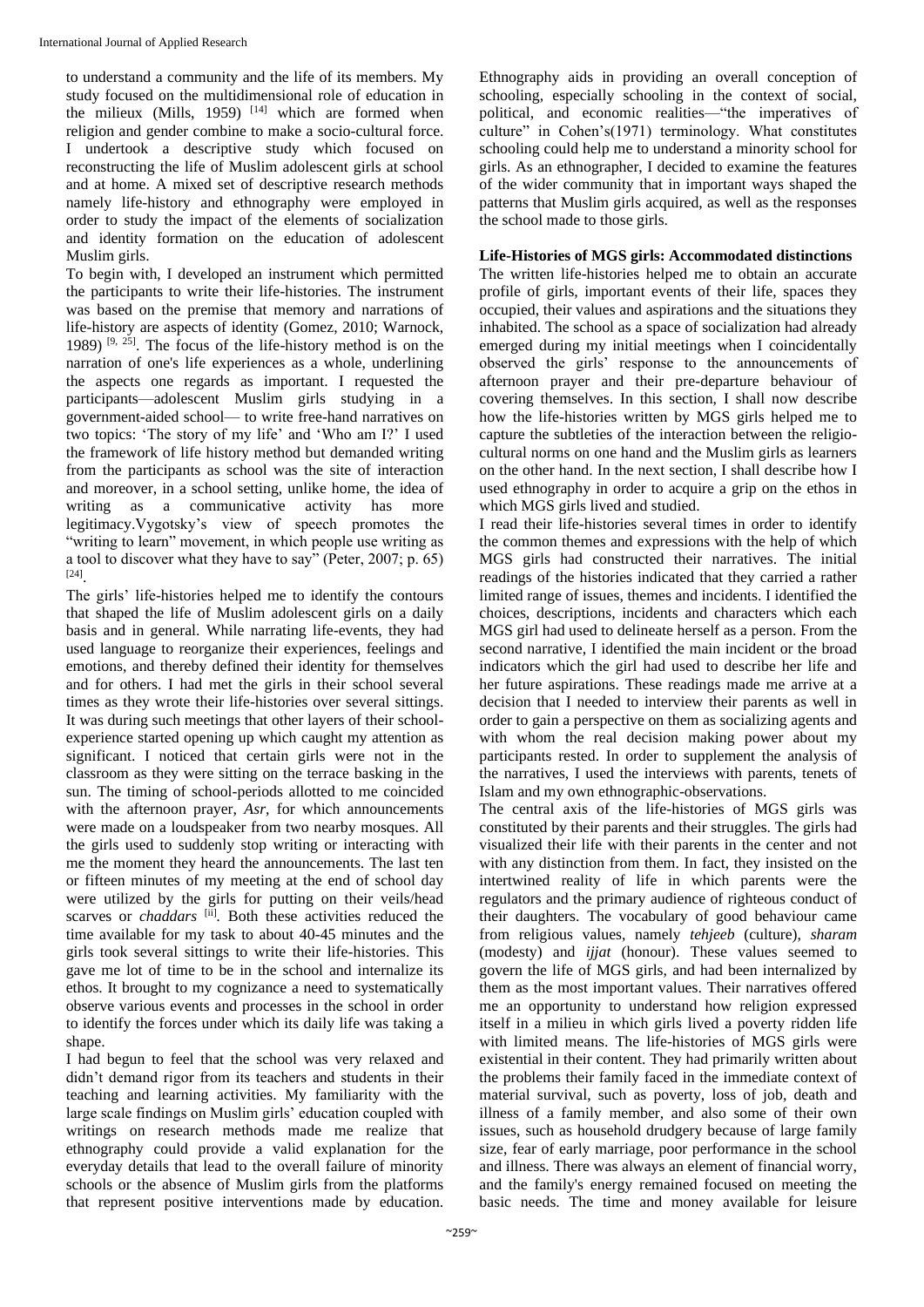activities, such as reading magazines or newspapers, was not there at all. This implied that the parents did not have the intellectual skills to help their daughters in their schoolrelated requirements.

Their narratives brought out the limited support that they get from home to negotiate what the school demands in terms of daily practice and engagement with knowledge. With limited means and frequent occurrence of illness and death in the family, there was no conducive environment at home to study and acquire knowledge and ways of thinking that school demands at the senior secondary stage. Additionally, the life-histories revealed the burden of household chores on MGS girls. There was consistency between the demographic trends quoted by the SCR for working class Muslims and the data of the families of MGS girls. Large family size implies increased responsibilities for household chores for the girls, more time spent on cooking meals, washing clothes and other works. It also implied that the maximum amount of time in a day was spent at home, dedicated to household chores. The possibility of pursuing other interests was minimal. The scope for spending time with neighborhood friends was also negligible. The domestic responsibilities implied increased physical labour before and after the school which impacted their ability to study adversely. It is well known that the burden of household chores is never shared by young boys in the family. The large family size implied that the girls never got any free time at home in the evenings. The confluence of gendered norms for a girl's life and the poverty ridden reality creates an ethos at home that is unable to play its role as an enabling space for the learner to develop in MGS girls.

The parents of MGS girls represented the working class which Breman  $(2010)$  <sup>[5]</sup> has described as the people who constitute the large unorganized/informal sector of India's economy. His analysis of economic indicators of this section of the workforce reveals that "it lacks the wherewithal to make both ends meet and in addition to tap into savings or credit in order to take care of ill health if not of unavoidable expenses at the occasion of life cycle events in the household such as the marriage cost of a son or a daughter" (Breman, 2010;  $p(43)$  <sup>[5]</sup>. The life of workers in the unorganized sector is characterized by lack of wage protection and any kind of insurance against accidents or problems. They never manage to earn adequate amount to be able to ensure basic facilities for a healthy life, such as a well-ventilated house, clean drinking water, food which provides complete nutrition and good quality woolens in winters. They engage in work in precarious conditions without safety tools such as gloves, helmet, eye protecting units etc. This leads to high incidence of illness which cripples the daily functioning as it is not usually treated by a doctor unless there is a big injury. There were instances of this kind of life under poverty and unstable work in every life-history written by MGS girls. As a result, the children and over-aged family members were also required to contribute in the maintenance of the household and by engaging in some kind of economic activity, such as picking out threads from the stitched clothes or bead-making work, in which employers insist on per piece payment. During home visits, I found that the women of all age-groups in the families of MGS girls were occupied in one of these works. Most of the houses were one-room residences in which considerable space was occupied by items of this kind of work.

Using the broad markers of poverty, illness, death and household work, the girls had mentioned certain ideas repeatedly using a few stock phrases. One of the stock phrases was that they wanted to continue their studies and become a teacher even though the family disapproved of their desire and didn't have the means to support it. The repeated readings of the sentences in which the girls had articulated the desire to become an Urdu teacher, later in life, revealed to me the several nuances of their intention. I arrived at an understanding of these nuances by paying attention to the sequence of ideas in their written lifehistories. For instance, what was the preceding idea and what the girl wrote after writing about her desire to become a teacher. I learnt from the written histories that they were all the first ones in their families to reach the senior secondary level of school. For a detailed analysis of all the six stock phrases used by MGS girls, please see a chapter on articulated discourse in Gupta (2015)<sup>[10]</sup>.

The occupation of teaching was the only one mentioned by MGS girls as a specific career option. They wrote that they were fond of small children and liked to spend time with them. The choice of teaching as a preferred occupation and the mention of fondness for small children can be seen as linked because both are consistent with the stereotypical image of women as care givers. As revealed in the written life-history, every MGS girl struggled against the community's norm—of educating girls only up to the elementary grades—by arguing that she wanted to become a teacher and that is why she needed to study beyond senior secondary school. Their desire to become a teacher can be deconstructed in the following three ways:

## **An Accommodated Distinction**

In the light of the above discussion, the phrase *'I want to become a teacher'* promises to unravel a layer of the thought process of MGS girls. One aspect of becoming a teacher lies in the viewpoint about becoming different from how the person is at present. The word 'becoming' communicated transformation into 'something different' by doing something in the present. I noticed a teleological connotation in the sense that there was a feeling of a positive change with reference to the present, but the end was neither pre-determined nor foreseeable. The phrase resonates the need to feel distinct from others*.* MGS girls wanted to retain this distinction in the future. In their viewpoint, the difference, that they observed and felt in themselves from others, could be maintained if they became teachers. As teachers they would be sufficiently different from their mothers and sisters, but not alienated. The learning drawn from their school teachers came handy in this model of accommodated distinction because the girls had learnt about the virtues of a good wife from their teachers as revealed in their narratives.

#### **Limited sphere of interaction with strangers**

The daily events of a teacher's life permit a defined sphere of interaction with strangers while allowing sufficient time to be spent at home as compared to other occupations. A community which does not approve of its girls'communication with strangers, especially with men, discourages their possibilities of stepping into professional roles where dealing with all kinds of people cannot be restricted. However, the occupation of school teaching does not pose the threat of communication with outsiders. A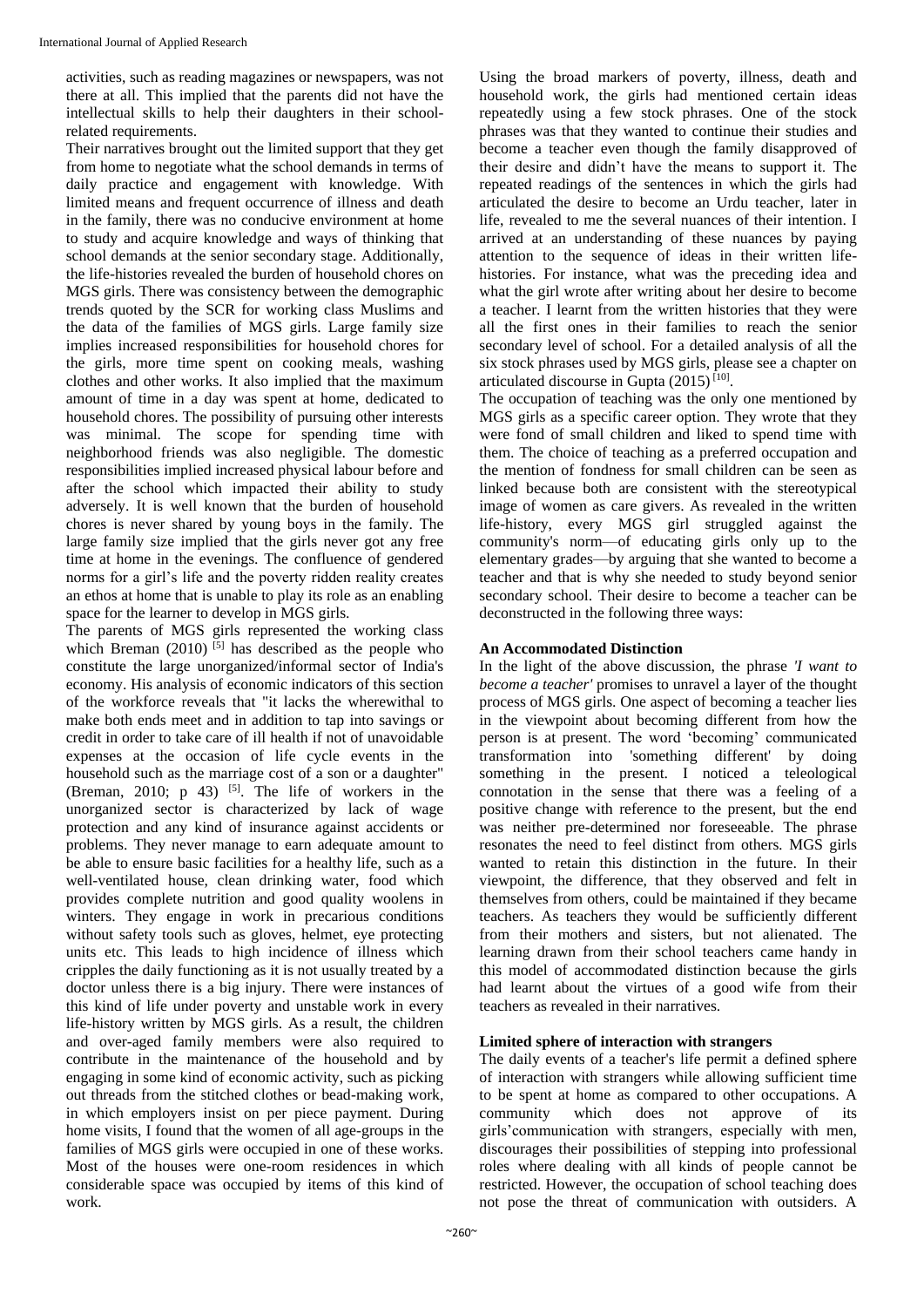teacher's main job is limited to children with whom interaction is permissible as they are perceived to be nonthreatening. There is a prevalent stereotype about girls that they are naturally inclined towards child-care. The image of a teacher in the larger society is that of a professional who is able to retain her feminine traits because her interactional sphere is confined mainly to children. It is apparent that MGS girls are aware of this image and have internalized it and, therefore, want to fulfil it in their lives.

#### **Teaching as a time-sparing job**

The other dimension that makes teaching popular among girls is time. As an occupation, teaching allows to earn money without disturbing the traditional division of labour in a family. A girl who desires to become a schoolteacher can remain committed to the socially cherished goal of her life, i.e. as a care taker of the family. It gives sufficient time to a girl to spend on her conventional duties that involve cooking, household chores, attending to relatives, doing rituals over religious festivals, childbearing and child rearing. Three long vacations in a school calendar during summer, winter and autumn create a flexible structure in which a balance can be achieved between occupational and familial responsibilities. Additionally, the half-day nature of a schoolwork has given rise to an image that it is less exhausting as compared to any other occupation. A teacher's job seems capable of accommodating all religio-traditional customs and least disturbing to the conventional roles of girls in family. In this perceptual frame, teaching is a moderate occupation; it does not create any upheaval in the designated roles of women in the family setting. It does not challenge the homeward orientation of a woman's life even though she steps into an occupational role. The job of teaching in a school, thus serves as a middle ground between the outside world and the traditional role of a woman as a housekeeper.

MGS girls have internalized this essentialized image of teaching and, therefore, the ones who insist on becoming a teacher despite several odds are, in fact, conveying an acceptance of the community's norm of a homebound life with a slight modification. The stock phrase, *I want to become a teacher,* thus, reveals a constructed frame of life which merges the demands of the religious community and the low socio-economic class of the family. It marks the stretch that MGS girls have secured by loosening the rigid boundaries of the pattern of girls' life and their aspirations established in their socio-economic milieu. By aspiring to become teachers, they have stretched the community' snorms, though on a miniscule scale and through though their desire is already accommodated in the larger design of a pre-destined life.

The life-histories of MGS girls brought forth their daily events, real character of the spent every evening and morning at home, thought processes and problems that shaped their abilities as learners. While reading and analyzing their life-histories, I grasped the lived details of the life of girls from poor Muslim families. These details do not come under our grip in large scale studies or data trends. Their findings that poverty and gender impact the life of girls and their learning do not convey much in the absence of the rich details that the life-history method helped me to capture. The study brought out exactly what happens at home every morning and evening because of which the girls

like MGS girls do not appear successful at platforms that get created with the help of education.

The life-histories of MGS girls also carried the rich information about spaces that they accessed. In my study, I developed the profiles of those spaces based on ethnographic framework. The observations and the insights drawn from them are presented in the following section.

# **Ethnography: Study of social interactions**

The life histories of MGS girls provided me their words on the relevant concerns of their life. I got access to each girl's view of reality and the categories of experiences, factors as well as the spaces that constituted it. I was aware that ethnographic research has proved popular and successful in developing understanding of social and cultural processes in educational settings. I had noticed that the MGS had a culture of its own which was different from other schools and drew its framework from the community's religiotraditional norms. According to Arias (2008) <sup>[4]</sup>, "ethnography includes the study of our culture and reminds us that all human beings are, to some extent, the product of culture. In recognizing the fact, we can turn the analysis to understand smaller "cultures" or groups of humans to further study (p. 93). I decided to augment the knowledge collected through life-histories by ethnographic observations because "ethnography is a means of identifying significant categories of human experience up close and personal and enriches the inquiry process and generates new analytic insights" (Genzuk, p.3)

The appealing aspect of ethnography is its emphasis on the importance of the native, the actor in the scene, as informant…. People are not subjects; they are experts on what the ethnographer wants to find out about…. (Spindler p.490). I had already accessed the MGS girls as informants about their life through their life-histories.

My ethnographic observations constituted observations which I made while being in the school and during homevisits. I was present in the school for 3-4 hours every day. I maintained daily diaries in which I recorded the events I witnessed, issues which I overheard being discussed, problems which were resolved in my presence and the observations which I made of the school's everyday functioning. I observed what teachers did at different points of time in a school-day, what the students did and the interaction between teachers and students outside their classrooms. I deconstructed that the school was linked by the formal and informal political process to the economic and religious group interests that gave a religio-political character to the school. My familiarity with the framework of ethnography had taught me that everything that happened inside the school was potentially significant, but certain things were more significant than others. Following, Malinowski  $(1960)$ <sup>[13]</sup> most of what happens inside the school is somehow related to what happens outside it, but some of these relationships are stronger than others. My notes enabled me to reconstruct the milieux in which MGS girls lived and studied. I constructed the profiles of all the three spaces in order to bring out the elements of gendering that they introduced in the life of MGS girls. When I visited their homes, I physically accessed the spaces which they had mentioned in their narratives. These spaces consisted of a nearby bazar and the lanes in which their houses were located. In my diary entries, I maintained a detailed account of every visit. My account included points such as: how I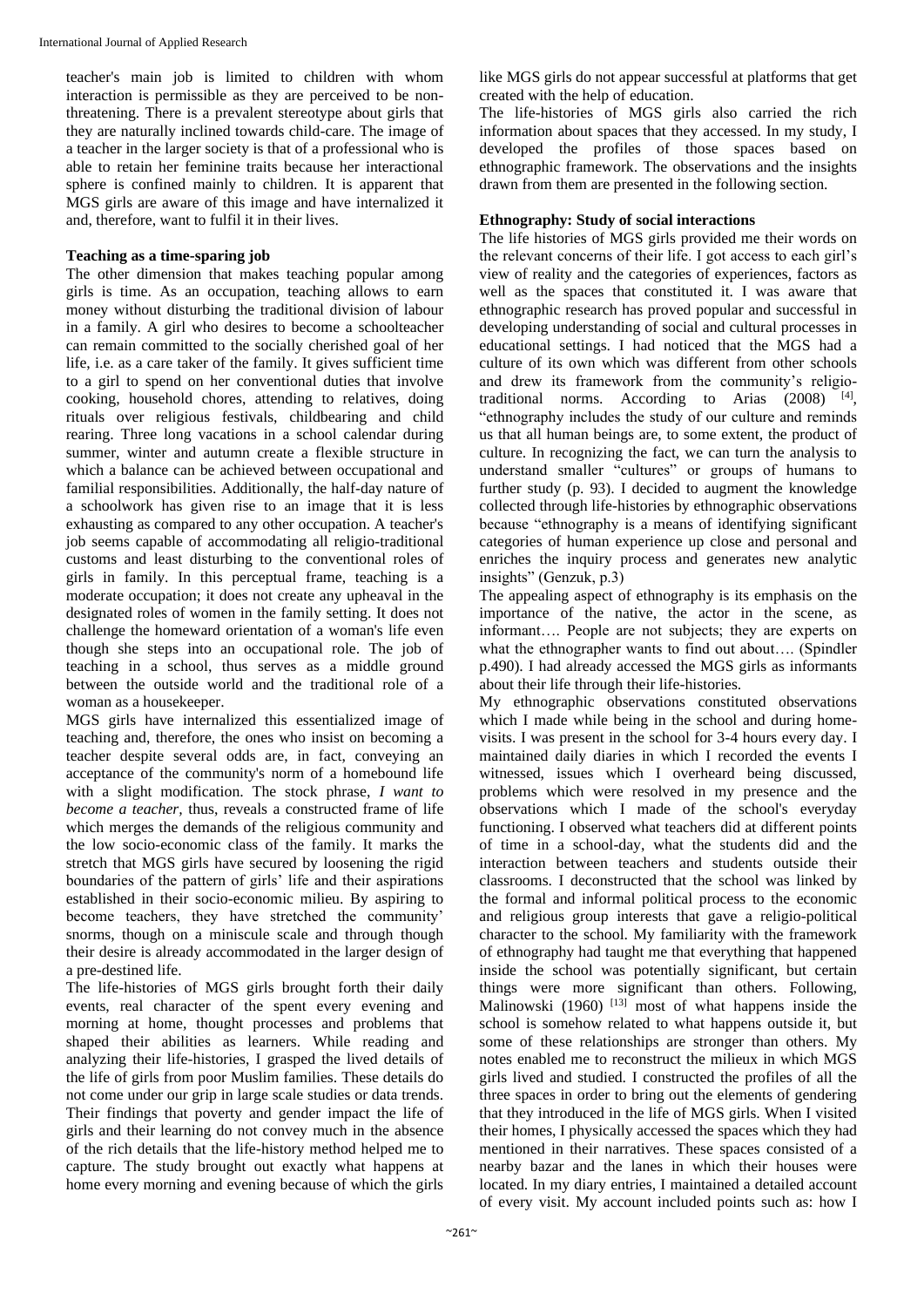reached the house, whose help I ended up taking, how I felt when I spotted the house and what were the physical setting in which the interview could be taken. After every interview, I spent some time walking around the house to be able to place it in the larger context of the neighborhood. The participant observations made at school, at home, on the streets leading to their homes and in the bazar enabled me to 'immerse' myself in the settings occupied by MGS girls thereby generating a rich understanding of relationship between socio-cultural forces and girls' daily life. The ethnographic observations gave me opportunities to gather empirical insights into socio-cultural practices that normally remain hidden from the public gaze. I have presented here two sets of ethnographic observations and their analysis. For several such other observations, please see the chapter titled Ethos as a Gendering Device in Gupta (2015)<sup>[10]</sup>.

#### **Gendered Access to Homes**

The addresses of all MGS girls consisted of the name of a mosque or a gate, name of a street or lane and a number. Two samples of addresses are: '1829, Ahata Mir Bukhari, and '3478, Near Haz Manjil Masjid Gate. These names reflected a Muslim ethos and a continued association with the historic medieval past when Old Delhi was the capital of Mughal rulers. I always took a metro to reach the neighborhood and then hired a cycle rickshaw to reach the closest point to the house of the girl that I had to visit. The last stretch of my journey was usually on foot as that involved negotiating a very narrow and intricate web of houses and lanes. In order to reach the home of any MGS girl, the rickshaw entered a cramped lane after covering the approach road to that lane. These cramped lanes also had shops on both sides and houses on top of them. A careful observation revealed that the narrow lanes constituted a wholesale market of different kinds of goods, such as glass and stone beads, utensils and beauty products. In between there were shops of hardware, meat, grocery, mobile recharge coupons, soft-drinks, *guttka* pouches (beetle nut mixed with tobacco), printing press, computer services such as typing, printing, other kinds of junk, motor-garage, small eateries and mosques. From that lane, the rickshaw entered a still narrower lane which had even smaller shops of daily need items, mainly fruits, vegetables, grains and meat. Finally, the rickshaw stopped at the opening of a lane which was marked by a mosque or the gate and did not have any clear beginning or the end. A pattern emerged in the way people helped me in finding the house during every visit. Initially, it appeared to be a coincidence, but later on I figured out that I actually had made an entry in a closelyknit community where people know their neighbors very well and were also related to each other. It must be pointed out that it was only men who stood around the gates or mosques and noticed me. As I entered a gate or stood near a mosque, identifying it as a landmark, I was greeted by several inquisitive eyes. The men immediately identified me as an outsider and offered to help. During the initial visits, when I was reluctant to accept their help, I was warned in a stern voice. I, then, made it a practice to ask for directions to reach a particular house. While I walked in narrow lanes following the directions given by the passersby, a group of young boys always followed me. I noticed while walking in those lanes that it was an industrial area. There was either a repair market dealing with multinational brands of washing machines and refrigerators or there were smaller industrial

units of metal-beating, and printing presses. I usually went in the afternoon or evening when parents were at home. At times, it was dark because the lanes were neither well lit nor spacious enough to allow sunlight. I, therefore, often, found it difficult to spot the house number which faded in most cases. The passing by men offered to help on their own and pointed to a house as soon as I uttered the house number. Apparently, these men already knew what I was looking for though I had not spoken to them earlier.

During every visit, I heard the loud announcements of a call for prayer from the nearby mosque. My visits coincided with, at least, one of the five daily prayers, so I always crossed a crowd of men going to a mosque for prayer or coming out of the mosque after the prayer. The final lane was extremely narrow in every case, barely allowing two people to walk side by side. The journeys to the houses of MGS girls gave me a feeling every time as if I was trying to access something which was heavily guarded and, therefore, one needed to cross several channels in order to reach one's destination. I had taken a prior appointment for the visit by calling up, so I usually found the MGS girl and her family waiting for me. The girls never offered to receive me at the entry of the lane or to meet me at the mosque which was surrounded by men and boys at any point of time. The opening conversation, in most of the cases, was how I must have faced a problem in finding the house. They were fully aware of the inaccessibility of their houses to the outsiders.

This portrait of my journeys undertaken to reach the homes of MGS girls brings forth the pattern of mixed land-use and unstructured confines of time and space. The confines of time, space and noise were not sharply defined, and religion appeared to be the only organizing force. In these journeys, one had to first search a locality, then a mosque or a gate, then a lane, and finally a house number. In these journeys I encountered a sex-based division of space. The approaching lanes to the houses, landmark mosques and gates and the intersection points were essentially male spaces. The male member may be a small child of 4 or an adolescent boy or a grown up man but he had the authority to use those spaces for various purposes, such as playing with friends, just standing, noticing the activities of others, discussing a cricket match or a new mobile model, sharing snacks and reflecting on the challenges of life. These spaces marked the extension of home and provided a sense of togetherness to the members who were related to each other by way of inter-marriage and otherwise. However, these members were only men who had the opportunity of experiencing the togetherness. In an ideal Muslim residence, one is expected to maintain a distinct *zenana* (women's quarters), space for women and *mardana* (men quarters), space for men. The homes of MGS girls were too small to maintain this distinction, therefore, the spaces outside homes had acquired the character of male quarters. The function of male quarters is to provide space for an exclusive assembly of men wherein they can pursue their matters of interest and behave exclusively like men. For the male members of the families of MGS girls, spaces surrounding their homes served this function. This distinction acquired its completeness when home became an exclusively female space; marking the boundary of girl's movement and interest. The household drudgery for the daily maintenance of large family kept girls and women busy in their space and did not allow home to become a parallel of what outside space was for men, i.e. space for socializing and being themselves. At the first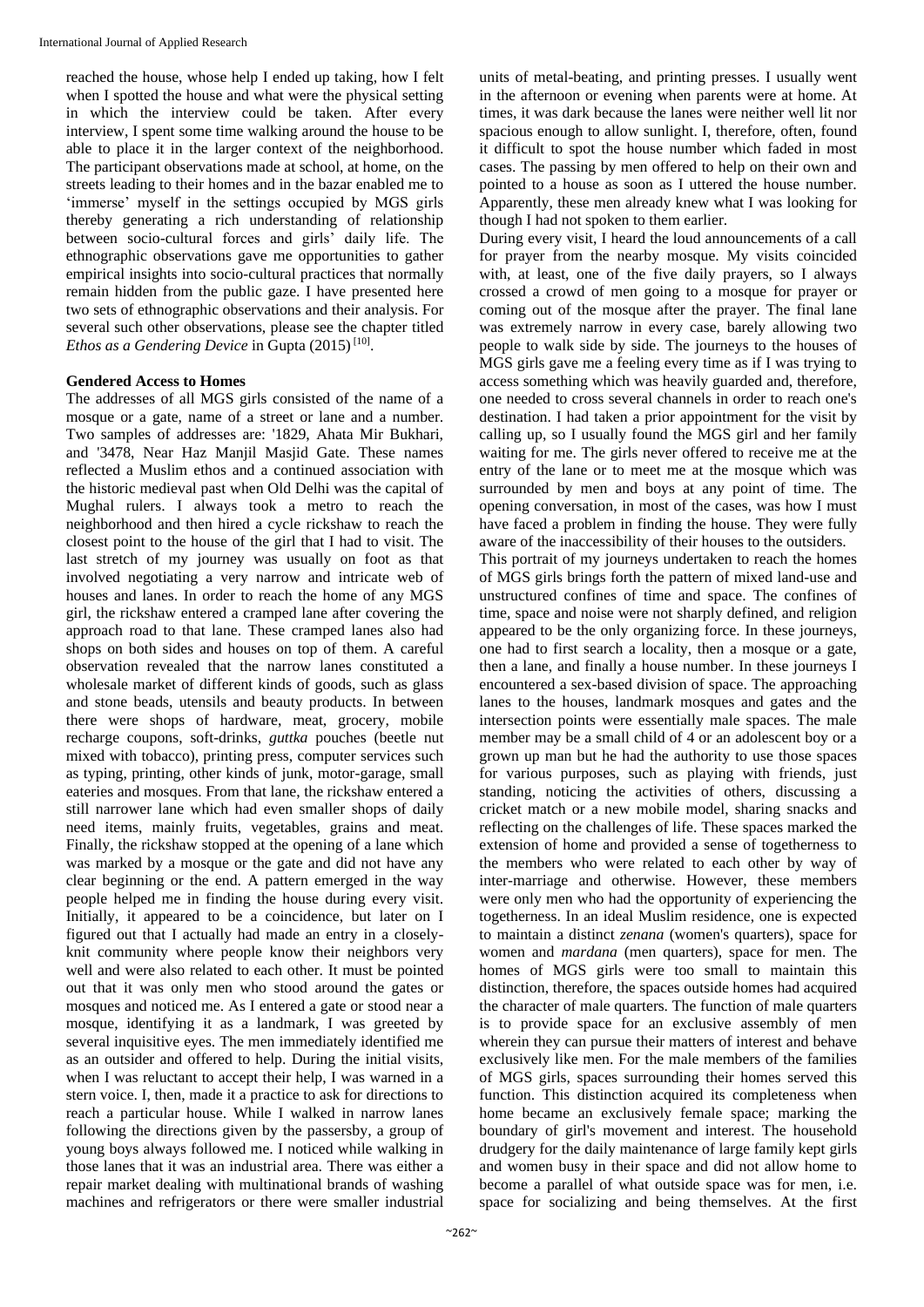level, there was a difference in the space and at the next level there was a difference in the activities performed in these spaces. The male space was outside the home and has to be crossed first in order to reach the women in the households of MGS girls. Thus, the people who controlled the outside space became protectors of the inner space i.e. home which defined the spatial boundaries for and girls. These protectors regulated the movement of strangers as well as familiar people towards homes. The group of young boys who followed me in the lanes acquired this distinction— of space as well as of their roles in relation to it— from their older relatives.

It can be concluded that the traditional division of spaces in Muslim families had acquired a specific character in a lower socio-economic setting. The distinction existed, but it provided for even more freedom to men and further restricted girl's movement. The mothers of MGS girls remained anxious on account of the fact that in order to go to school, their daughters crossed male-exclusive spaces at least two times in a day. This anxiety reflected their acknowledgement of the division of the spaces in their ethos.The life-histories had revealed that the school was the only reason for the girls to step out of homes and cross the male domains on a regular basis. The school thus played the role of an agency that gives the practice of negotiating physical spaces that the community and home render prohibited. It would be interesting to figure out how much independence of mobility this daily movement gives rise to in the minds of MGS girls or does it end as soon as the school ends in their lives. However, the home gives a strong sense of distinction between male and female space and the activities performed on them. Young boys and men indulge in free discussions ranging from politics to new products in the market to sports, but in female space the interaction is limited to instructions about cooking, quantity and the process. The probability of MGS girls and women of their families discussing events and concerns pertaining to larger life is zilch because both of them were equally unexposed. They do not see the world and the world doesn't see them usually.

#### **School as Gendered a Space as Home was**

The MGS was located in a narrow lane of the same neighborhood in Old Delhi. I crossed a couple of motor garages to reach a gate which seemed to have been constructed to remain invisible in the crowd of large buildings. A small board placed on top of the gate declared that it was the entry point to a girls' school. The sides of the street, on which the gate of the building was located, were marked by overflowing drains. I climbed a narrow and winding stair case to reach the first floor of the building where the school was located. The girls wore a uniform consisting of white salwar [iii] with a blue kurta [iv] with a *dupatta* [v] that was pinned on their shoulders. The *dupatta* formed a V shape on their chests and its loose, hanging ends were used by the girls to cover their heads whenever they heard *azaan* announced on a loudspeaker from the nearby mosques. During morning assembly, all the girls and teachers kept their heads covered. The prayer was in Arabic; it was a compilation of verses from the Quran. In order to offer the prayer every morning, the girls stood in rows in two corridors which joined at right angle. The principal and the teachers stood at the point where both the corridors meet. The teachers used their eyes to indicate to specific

girls if their heads were not covered properly. Girls were seen adjusting the *dupattas* on the head all the time during the morning- prayer.

There was no open ground in the school to stand and offer prayers as is usually done in Indian schools.

While I was present in the school as a researcher, there was a death in a teacher's family. In order to offer condolence to the teacher's family, MGS offered the ritualistic prayer, Salat-al-Janazah (funeral prayer) and observed the customary bereavement lasting 3 days. During this period, the students of Grades XI and XII read the Quran as part of *Quran khainee* (customary reading of the Quran) in their classrooms. For this purpose, furniture was moved out of the rooms and floor-sitting was organized. The classrooms were of varying size, some were very small while others were large, but the windows were at the same height in every classroom, six feet from the ground. No one could see outside as the windows were too high to allow any view. The rooms were generally dark windows were too small and high to allow the sunlight to peep in. High window panes were covered by the hanging arches on the corridors which had been further covered by tent. The arches were designed in Islamic architectural style. They had inbuilt grills of cement which made it impossible for the outsiders to see what was inside. The furniture was extremely old and had rough edges which gave it a worn out and partly chewed up character. The corners of the walls of the classrooms and the corridors were covered by cobwebs.

I found girls walking to and fro in the corridors from morning to afternoon, creating a feeling that they were loitering around. Several girls kept going to the terrace which had high boundary walls and a small library. As the bell rang, signifying the end of a period and beginning of the next, girls walked towards the terrace in large numbers from all the classrooms. They sat on the terrace enjoying in the sun as it was cold inside the classrooms. They often complained that their thick and long hair did not get dry in the morning, so they needed to sit on the terrace. Teachers did not object even if they noticed their absence. The terrace served the purpose of being a girls' space, away from their teachers' eyes.

Post-lunch, many classrooms remained without a teacher. In such classrooms, girls could be found painting henna on their friends' palms or eating street food. The kinds of food they ate are typically associated with girls in India, such as tamarind in various flavors, its roasted seeds, *choorans* (powdered fruits with salts of various kinds) of many kinds and candies. I saw many girls painting their nails and learning to apply kohl while in the classroom without a teacher. Some girls played local games which used pebbles, tamarind seeds and broken bangles. While playing or applying henna, they carried on animated discussions about movie stars, songs, romantic scenes, dresses, somebody's wedding and someone's experience of being chased by a boy. Girls sleeping—lowering their heads on the desks was a common sight. If asked, they either complained of headache or simply expressed the need to sleep. There was a subtle acceptance of this among the teachers as if they knew what went on when they were not there. Meanwhile, the teachers relaxed in the principal's room and chatted. There seemed a mutual acceptance and allowance for women and girls to spend time in the afternoon in the same manner as they might at home. The school, as an institution, took a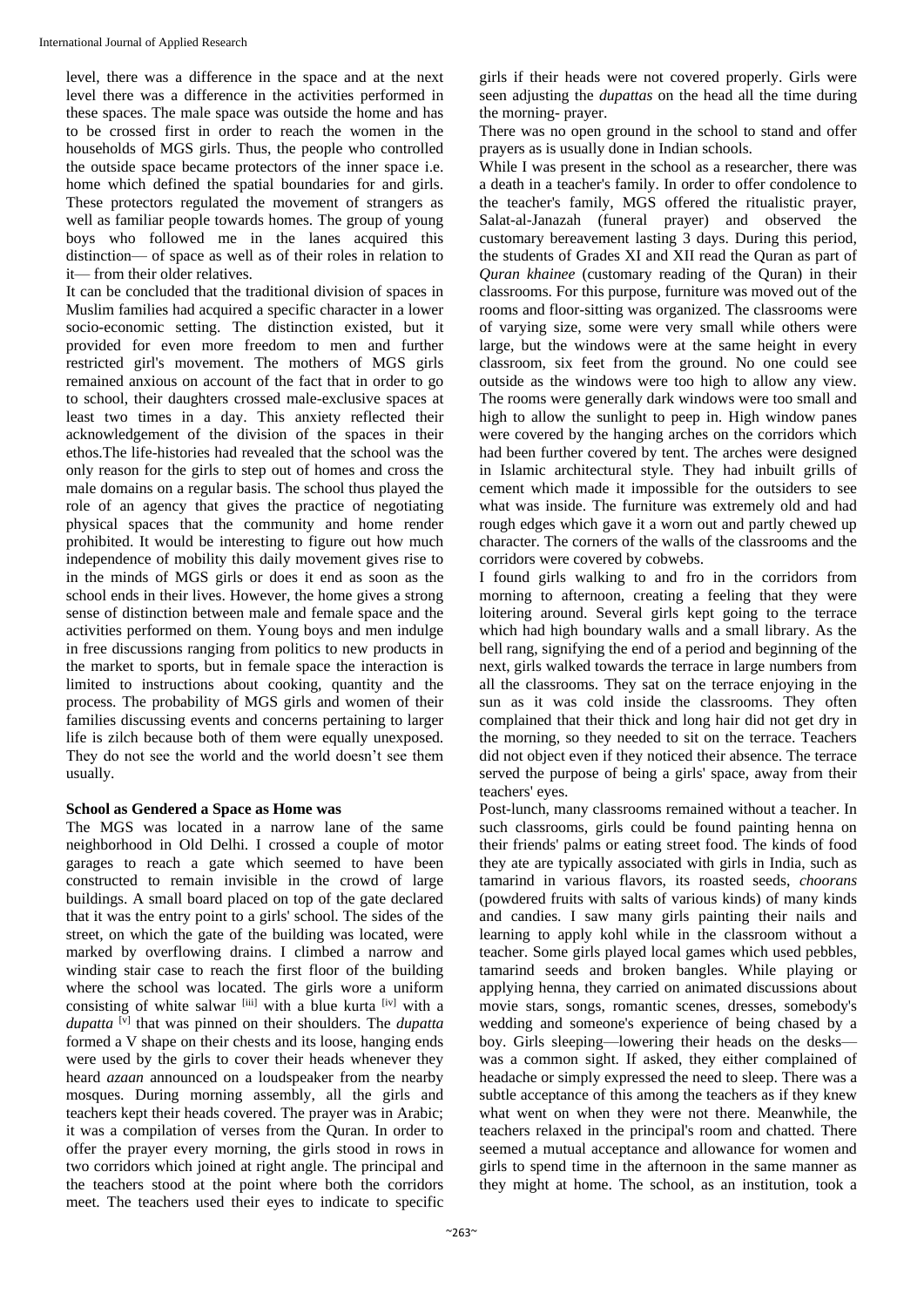permissive stance in the context of young girls (students) as well as adult women (teachers).

Fifteen to twenty minutes before the bell announcing the end of the day rang, I found girls getting restless. Many of them started taking out their veils or *chaddars* and others readjusted their *dupatta* and head scarf. The last ten minutes, although not officially assigned, were treated as if they were meant for the girls to wear their covers properly. They put on their veils or head scarves or *chadars,* then took their bags on their shoulders and, finally, asked a friend to verify if all was well, meaning whether they were covered properly. I noticed that every girl took that reassurance from a friend without fail. The girls started moving out even before the bell rang, but they never ran after it had rung. The staircase was narrow and a crowd of 650 girls used it to go out, but the movement was so streamlined and controlled that it was impossible to imagine a stampede. They all walked in measured steps. Though this was not a rehearsed collective exercise, it was performed smoothly, each individual girl playing her role to make the collective exit smooth.

As an institution, any school is shaped by the dispositions that its members i.e. students and teachers, bring from home. These include dispositions towards the use of space and time. Compared to home, the use of space and time in school is generally restricted, formal and regulated (e.g. Hall, 1959; Silvern 1988)<sup>[11, 21]</sup>. However, the portrait of MGS given above provided a different reality. Both time and space were treated and used loosely in the school. There was an official time-table, and space organization in terms of the allocation of classrooms to different grades. However, in its daily functioning, MGS presented many instances of unrestricted use of both time and space. The students and teachers of MGS appeared to re-enact certain dispositions in the school space which they brought from home. Taking rest in the afternoon or sitting in the sun on the terrace are instances of home-school continuity in this respect. While the afternoon was structured in time-table slots designated to different school-subjects, in reality, it was spent the way women spend afternoon at home by relaxing after the morning shift of household chores. At home, women pay attention to their hair, skin and other such needs and talk about matters of domestic interest. There was a continuity between school and home in the case of time and space related behaviour. There was a home like ease in their conduct at school. Thus, we can analyze, using Bernstein (1977), that there was a 'weak framing' in the use of space and time which allowed the gendered codes of conduct used in the home environment to seep in the school space. Both teachers and students, contributed to the gendering of the school's ethos by bringing in dispositions imbibed at home. Devices like the time-table and the division of school space into classes did not create any discontinuity as far as the gendering of girls around the use of space and time was concerned.

Smith (2003)  $[22]$  has applied the construct of habitus on organizations. His argument is that as an institution, the school's ethos is constantly shaped under the influence of students' habituses and that of social institutions in the external environment. The way in which students and teachers of MGS behave in certain situations is similar to how they behave outside the school space. Inside the school, their individual habituses do not take a backseat. Since, there is coherence in their habituses, arising out of their

belonging to the same religious community, a cumulative habitus emerges and creates an ethos in the school that is consistent with the community's ethos. In its internal structures, MGS upheld the cultural beliefs and values of the community whose daughters it educated. It observed religious and cultural rituals, including those associated with mourning, indicating that the school existed within the ethos of the community and not as an independent institution. It did not offer any alternative explanations to its students on the human experience of death and birth. Its ideological structures were in complete tandem with the community's cosmology though the school offered science as a compulsory subject till Grade X which is mandatory for all schools in India. The ethos of MGS was continually constructed by the ideas prevalent in Islam rather than by ideas that stem from different fields of modern knowledge which the school presented to its students inside the classrooms.

There was another dimension to the continuity between the life MGS girls led at home and at school. It drew from the economic profile of the community. As indicated in the section on life-history method, the student population of MGS came from working class families engaged in skilled or semi-skilled labour. The homes of MGS girls were characterized by deprivation of resources and space. The school was no different. The school was run with bare minimum resources. Shortage of teachers, and teachinglearning material and inadequate space characterize the institution. The deprivation that MGS girls experienced at home continued at the school. It came across as a povertyridden school for the poor. Interestingly, the school flouted one of the important practices followed in Islam which has to be with space. The designated space for prayer in Islam is a mosque which always houses a large and open space implying the unrestricted access to *Allah.* However, in MGS, there was no open and large space for the girls to offer their morning prayers in the scheduled. They stood in narrow corridors to offer their prayers. The reason for not designing a large and open space in MGS could be that the model of mosque is that of an exclusively male institution. Muslim women, anyhow, pray at home thus, the principle of open space to access the God is not applied on girls in a literal sense. The other use of a large and open space for school students is to play sports and games. The school obviously doesn't consider its role as significant in providing this experience which is missing at home. The space crunch at home continues at MGS and the girls get no bodily experiences of jumping, running and stretching which are crucial for their development. Moreover, the orientation of school in the context of girls is consistent with that of home. It serves as a guarding boundary that cuts off the connection with the outside world. This is was evident in the architecture of the school. The home achieved the exclusion by way of intricate lanes and men as protectors positioned outside the home and the school achieved it by its architecture. The means are different but the role played by both the institutions and the end is same and consistent with each other. Interestingly, protection is a role ascribed to man in the Quran which has been described in the following manner:

"Men are the protectors and maintainers of women because Allah has made one of them to excel the other, and because they spend from their means. "(V.4:34)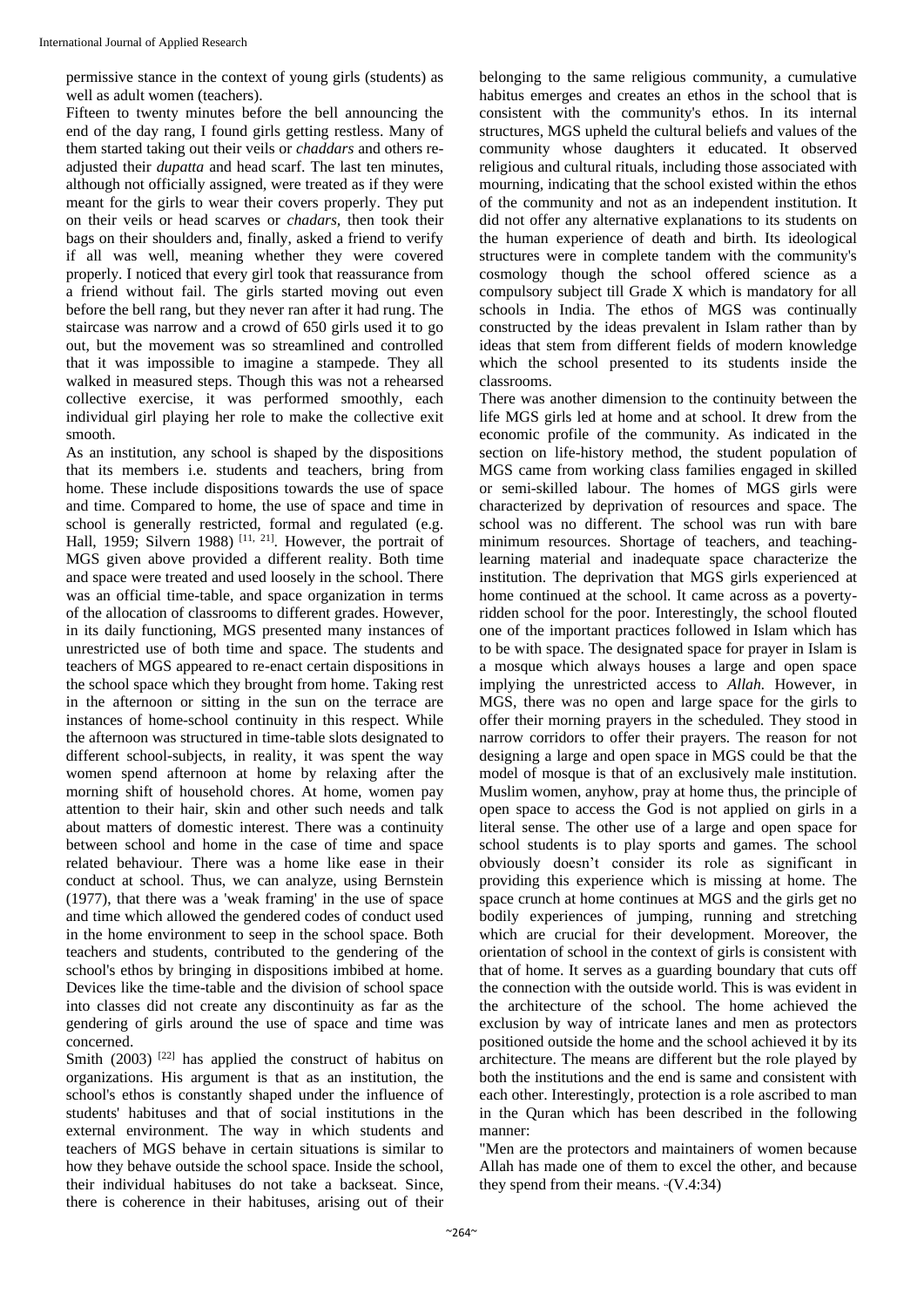This quotation from the Quran presents a picture of clear separation of roles for men and women in Islam. At home, men play this role effective and in the learning space, the school assumes this male responsibility. The school thus treats the community's religion as a valid source of guidelines rather than the regulatory authorities of school education in the city.

The description of girl's behaviour how the school day ends for them established the specific experience of growing up and becoming a woman. The manner in which they covered themselves and walked in measured steps connoted that MGS girls were no more adolescent girls though they were physically passing through the years of adolescence. They had already become women. The dispositions around dress and behaviour of a good Muslim woman that they had acquired at home were reproduced in the school which had a certifying role in their lives. MGS, thus, provided a formal institutional space in which the habitus of Muslim girls was re-constructed and acquired legitimacy. The interplay between a good Muslim girl and a student of MGS was quite dense and had hardly any room for inconsistencies. It was regulated by religious beliefs and cultural practices in which a modern curriculum was accommodated simply as a content to become familiar with. The pedagogic experiences of MGS girls offered little space where an intellectual or reflective struggle might grow between different fields of knowledge and faith. Rather, the uncritical and unreflective school experience permitted compatibility between the idea of a good Muslim girl and the student of a school which officially transacted a modern and progressive curriculum.

The merit of ethnographic framework is precisely in capturing such subtle layers of the functioning of school. It is in these layers of conduct related to the use of physical space, dress, and expectations of daily activities that we notice how the goals of education face a constant challenge. MGS is an instance of an institution that doesn't demand rigour in the use of time and space from its learners. It also doesn't engage them radically in alternative frameworks of explanations about life and its stages as a result it becomes an agency of religious and gendered socialization just like home. Its everyday details help us to appreciate that it does manage to bring the girls out of the boundaries of home and helps them to experience independent mobility and interaction, but it doesn't create strong alternative aspirations and codes of conduct. It doesn't teach its girls to jump and run like children and adolescents.

The setting of MGS and girls' homes were shaped by the differences and similarities between me and the participants. I was different from them, so it became possible for me to use the ethnographic principle of making the normal strange and attending to its details. It helped me to get hold of subtleties of becoming a student at MGS and draw insights into how religious socialization takes place at home, in the lanes leading to home and at school. I brought out how every physical space that MGS girls accessed had acquire the ethos specific to their religious community. The ethos acquired an agency in itself and became a socializing force in their life. Ethnography enabled me to undertake a deliberate inquiry process guided by a point of view. In this case, it was the educational experience of Muslim girls shaped by their community's 'minority-ness'. Every aspect of their home and school was shaped by the shadow of 'minority- ness' of the MGS girls' families and school. I experienced their impoverished life and its regularities at

home and school by being there in both the situations. Ethnography encouraged me to recognize the complexity of factors underlying minority school failure, which could not be captured by focusing solely on girl's "home environment" nor could it be adequately dealt with by focusing on the school alone. It helped me to figure out how exactly school events are built up by forces originating in religio-traditional settings and that how they influenced learning drawn by Muslim girls. The ethnographic framework made it possible to uncover the subtle links between dress, space, time and their relation to ethos- so subtle that no other method could make them visible. Their expression is so thin that they slip out of the grip of the researcher who uses quantitative or even interview based framework. It is only when these subtleties of becoming a Muslim girl much before becoming a learner of a field of knowledge were observed in a specific ethos that the real assessment of the schooling of Muslim girls could be made. The study brought out the everyday conflicts that the school maintains with larger goals of education.

#### **References**

- 1. Abusaleh Shariff. Socio-economic and Demographic Differentials between Hindus and Muslims in India, Economic and Political Weekly. 1995 Nov 18, 46.
- 2. Ahmed A. Muslims in India: Inter India Publication: New Delhi. 1994, 1(2).
- 3. Akbar Ahmed S. Living Islam, From Samarkand to Stornoway, by BBC Books Limited, Woodlands: London, U.K, 1993.
- 4. Arias J. Teaching Ethnography: Reading and the World and Developing Student Agency. Englsih Journal. 2008 July;97(6):92-97.
- 5. Breman Jan. India's Social Question in a State of Denial, Economic and Political Weekly. 2010 June 5- 12;XIV(23):42-46.
- 6. Cohen, Yehudi A. The Shaping of Men's Minds: Adaptation to the Imperatives of Culture. In Anthropological Perspectives on Education. Murray L. Wax, Stanley Diamond, and Fred Gearing, eds. New York: Basic Books. 1971.
- 7. Fromm Erich. The Sane Society (New York: Holt Paperback, First Published in 1955). 1990.
- 8. Genzuk Michael. A Synthesis of Ethnographic Research. Center for Multilingual, Multicultural Research, University of Southern California. 2007 Dec. 1, 2008 Apr 7. <http://www-rcf.usc.edu/~genzuk/ E thnographic\_Research.html >
- 9. Gomez ML. Talking About Ourselves, Talking About Our Mothers: Latina Perspective, The Urban Review. 2010;42(2):81-101.
- 10. Gupta L. Education, Poverty and Gender: Schooling Muslim Girls in India. Routledge: Delhi/London, 2015.
- 11. Hall ET. The Silent language. Greenwich, CT: Fawcett, 1959.
- 12. Hasan Zoya, Menon Ritu. Unequal Citizens: A Study of Muslim Women in India (Delhi: Oxford University Press), 2004.
- 13. Malinowski B. A scientific theory of culture and other essays. New York: Oxford University Press, 1960.
- 14. Mills CW. The Sociological Imagination (New York: Oxford University Press), 1959.
- 15. MGS. Afreen: 33rd Annual Report (Delhi: Hakim Ajmal Khan Girls Senior Secondary School), 2009.